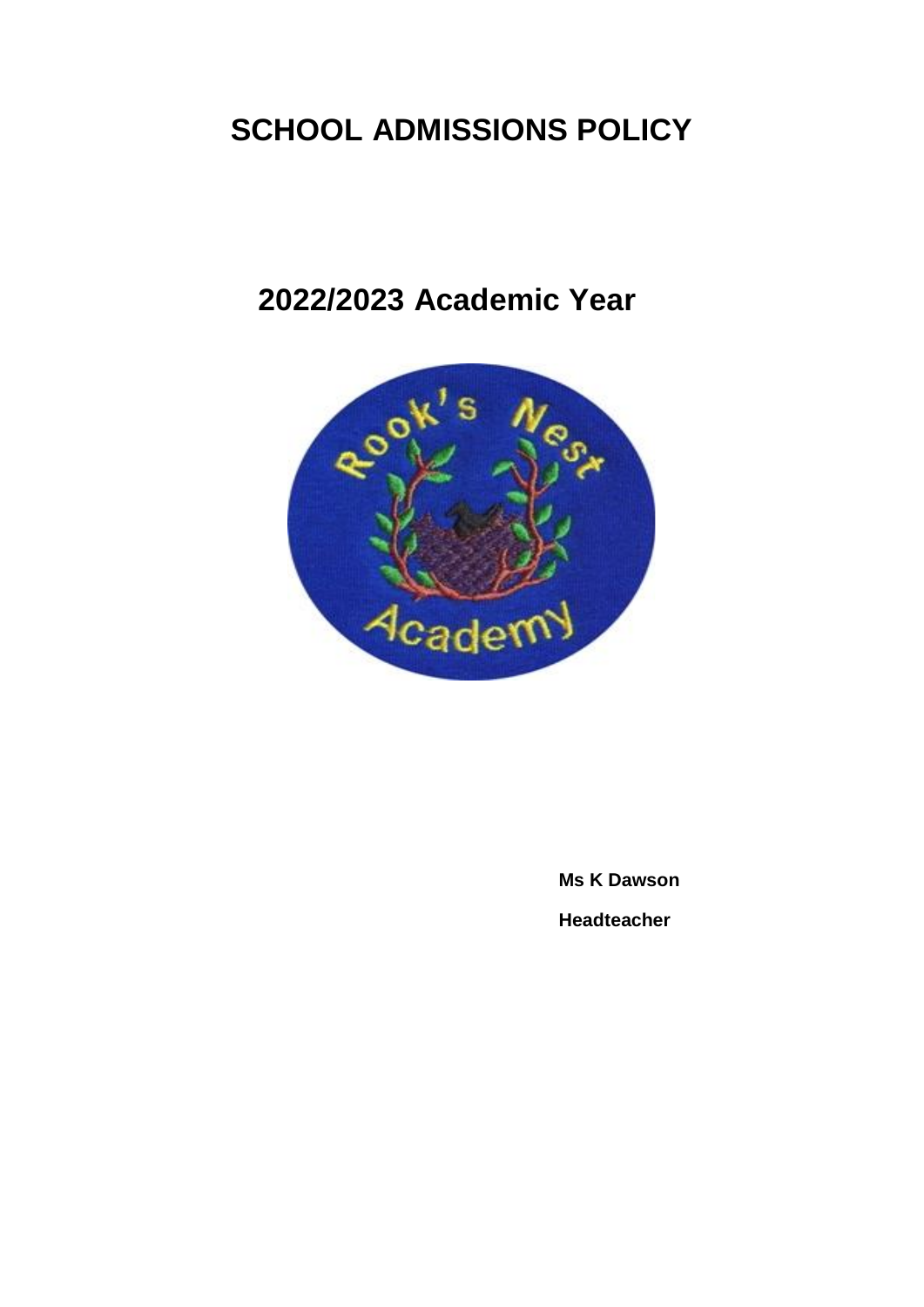#### **1. Glossary of Terms**

1.1 "the LA" means Wakefield Metropolitan District Council acting in its capacity as local authority.

1.2 "the LA area" means the area in respect of which LA is the local authority.

1.3 "school" means a community school, or voluntary controlled school. Community special schools are not covered by the policy.

1.4 "specified year" means the school year beginning at or around the beginning of September 2022.

1.5 "admission authority" in relation to a community or voluntary controlled school means the LA. The Governing Bodies of foundation (trust) and voluntary aided schools are the admission authorities for those schools. The Secretary of State is the admission authority for Academies.

1.6 "admission arrangements" means the arrangements for a particular school or academy which govern the procedures and the decision making for the purposes of admitting pupils to the school or academy.

#### **2. Admissions to Rooks Nest Academy**

2.1 The policy on admissions to Rook's Nest Academy is determined by the academy's governing body. The administration of admissions is the responsibility of the School Admissions Team within the Children and Young People Service.

#### **3. Admissions to Community and Voluntary Controlled Schools**

3.1 The policy on admissions to community and voluntary controlled schools are determined by the Council following consultation with governing bodies. The administration of admissions is the responsibility of the School Admissions Team within the Children and Young People's Service.

#### **4. Expressing a Preference**

4.1 In the case of applications for admission to primary, infant and junior schools (including academies) within the Wakefield area, applications from Wakefield residents should be made on Wakefield's Common Application Form. Attendance at a nursery unit or co-located children's centre attached to a primary/infant school or part-time attendance at a school below compulsory school age does not guarantee a place at that school or academy. Applications for these part time places must be made separately to the school/centre concerned and are covered by the school's separate part-time admissions policy. A separate application must then be made to the LA for a compulsory aged school place in line with the requirements of the Primary Co-ordination Scheme.

4.2 For admission to secondary schools (including academies), applications from Wakefield residents should be made on Wakefield's Common Application Form.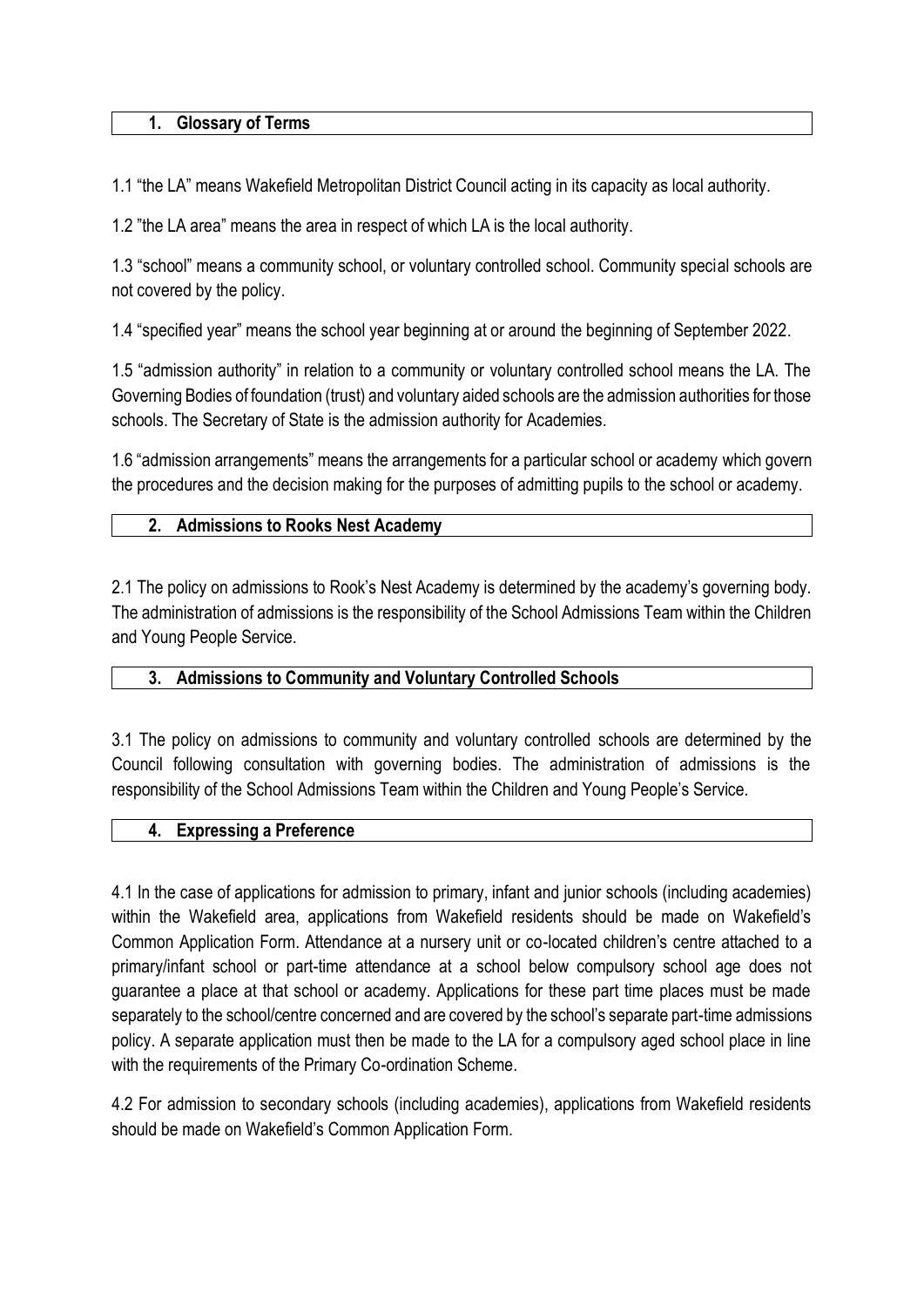4.3 Applications, at any time, from residents outside the Wakefield District should be made in accordance with the applicants "home" LA's Common Application Form.

4.4 Repeat applications made for entry to the same year group at the same school or academy will not be considered unless there has been a material change in circumstances since the original application. School Admissions will determine if there has been a material change in circumstances since the original application. Examples of a material change include a change of address. Where information was known at the time of the original application, or appeal, but parents chose not to use it, this information will not be considered as additional information or a change in circumstances.

4.5 Where parents submit a Common Application Form under a Co-ordinated Admissions Scheme, whether in the normal admissions round or in-year, which names Rook's Nest Academy, the application will be treated equally against any other school named and eligibility for a school place at Rook's Nest Academy will be decided in accordance with this Admissions Policy.

4.6 Where parents submit a Common Application Form under a Co-ordinated Admissions Scheme, whether in the normal admissions round or in-year, which names more than one community or voluntary controlled school, all applications will be treated equally and eligibility for a school place will be decided in accordance with the LA's Admissions Policy.

## **5. The Admissions Policy**

5.1 If the number of preferences received for a school does not exceed the Admission Number, all preferences will be met (see explanatory note 16.1).

5.2 All applications received will be considered in the following order:

1. Applications received by the closing date in the normal admissions round;

For primary applications the closing date is **15 January 2022**.

2. For late applications received between the closing date for the normal admissions round and the end of the summer term the following date will apply:

 Applications for primary places received up to and including **14 February 2022** will be accepted as if they had been received by the closing date.

5.3 Applications received after these dates will be regarded as late applications and will be considered after all applications received on time.

5.4 If there are more applications for Rook's Nest Academy than there are places available, preferences will be given in the following order:

(a) Looked after Children, all previously Looked after Children and Children who appear (to the admission authority) to have been in state care outside of England and ceased to be in care as a result of being adopted.

This refers to children who are: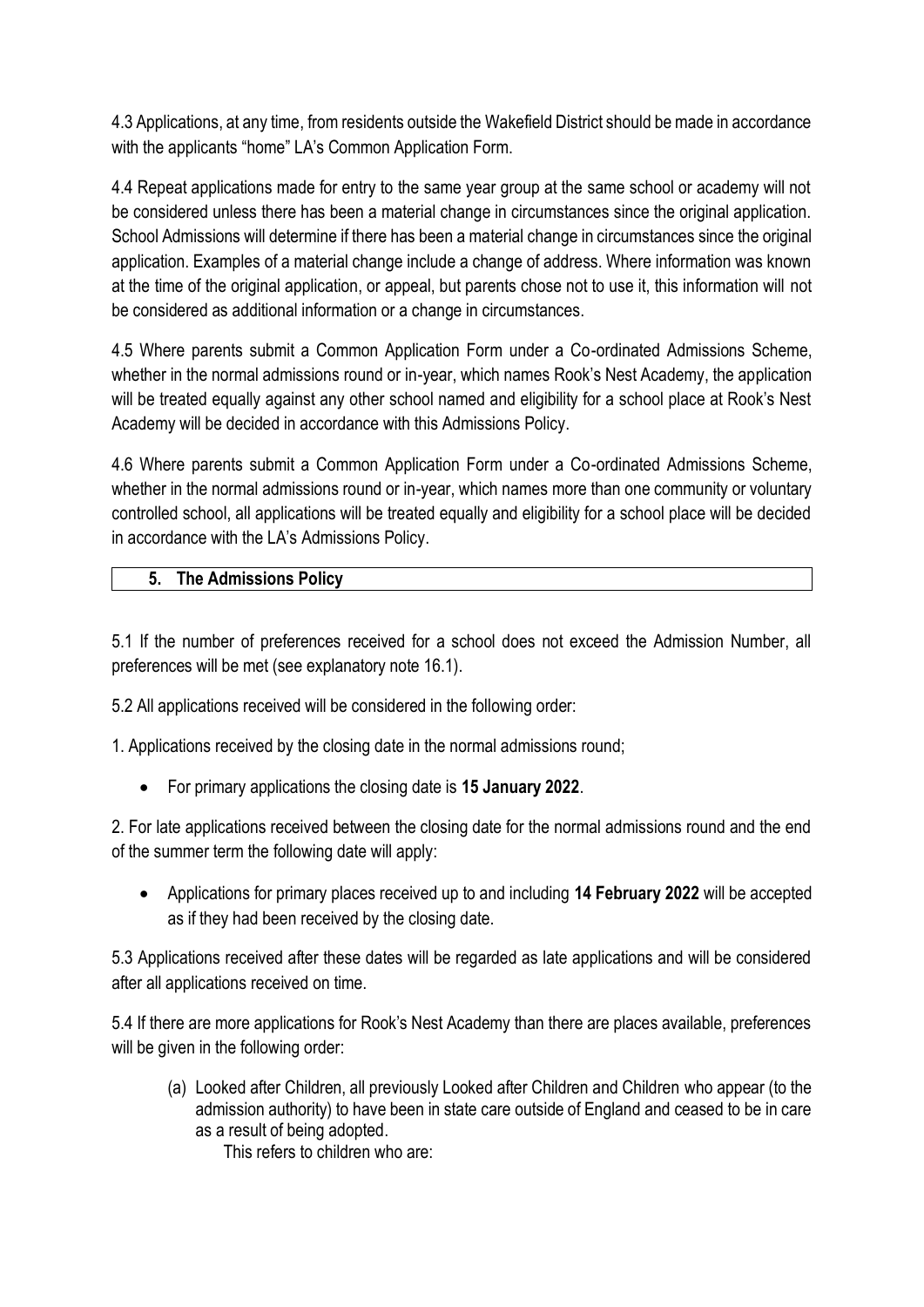- Subject to a care order made by the courts under section 31 of the Children Act 1989 – for the courts to grant a care order they have to be satisfied that a child is suffering or would suffer 'significant harm' without one;
- Children who are accommodated by the Local Authority on a voluntary basis under Section 20 of the Children Act 1989;
- Children who have been adopted from Local Authority care, children who are subject to a Child Arrangements Order and those with special guardianship immediately following being Looked After will all be included within the higher priority for Looked after Children;
- A child is regarded as having been in state care outside of England if they were in the care of or were accommodated by a public authority, a religious organisation, or any other provider of care whose sole or main purpose is to benefit society (see section 23ZZA (8) of the Children Act 1989 (inserted by section 4 of the Children and Social Work Act 2017) (see explanatory note 16.5).

(b) (i) Children who live in Rook's Nest Academy's catchment area, who have brothers and sisters attending Rook's Nest Academy at the time of admission (see explanatory note 16.3);

(b) (ii) Other children who live in Rook's Nest Academy's catchment area (see explanatory note 16.2);

(c) Children who have brothers or sisters in attendance at Rook's Nest Academy (see explanatory note 16.3);

(d) Other children, with priority being given to those who have attended Rook's Nest Academy's Lower Foundation Stage Unit at the time of application;

(e) Other children, with priority being given to those living nearest to Rook's Nest Academy.

5.5 In all categories "live" means the child's permanent home address. A child is normally regarded as living with a parent or guardian and the LA will use the parent or guardian's address for admission purposes. An applicant cannot lodge a child with a friend or relation in order to gain a place at Rook's Nest Academy.

5.6 In all categories, when decisions have to be made between children satisfying the same criterion, children living nearest to Rook's Nest Academy, measured as the crow flies, have priority. The distance measured will be from the central (centroid) point of the applicant's property to the central (centroid) point of Rook's Nest Academy's ground. Measurement will be made using the LA's in-house admissions system and mapping software.

5.7 Where there is more than one application from a postal address contained within a block of flats, places will be decided by random allocation.

5.8 If two or more pupils live equidistant from Rook's Nest Academy, the distance each pupil lives by road from the preferred school will be measured and the place offered to the pupil who lives nearest by this means. In the event of this being equal, places will then be decided by random allocation.

5.9 Where the admission of siblings from a multiple birth (eg twins, triplets) would cause Rook's Nest Academy to rise above its Planned Admission Number (PAN), all of the children from the multiple birth will be admitted.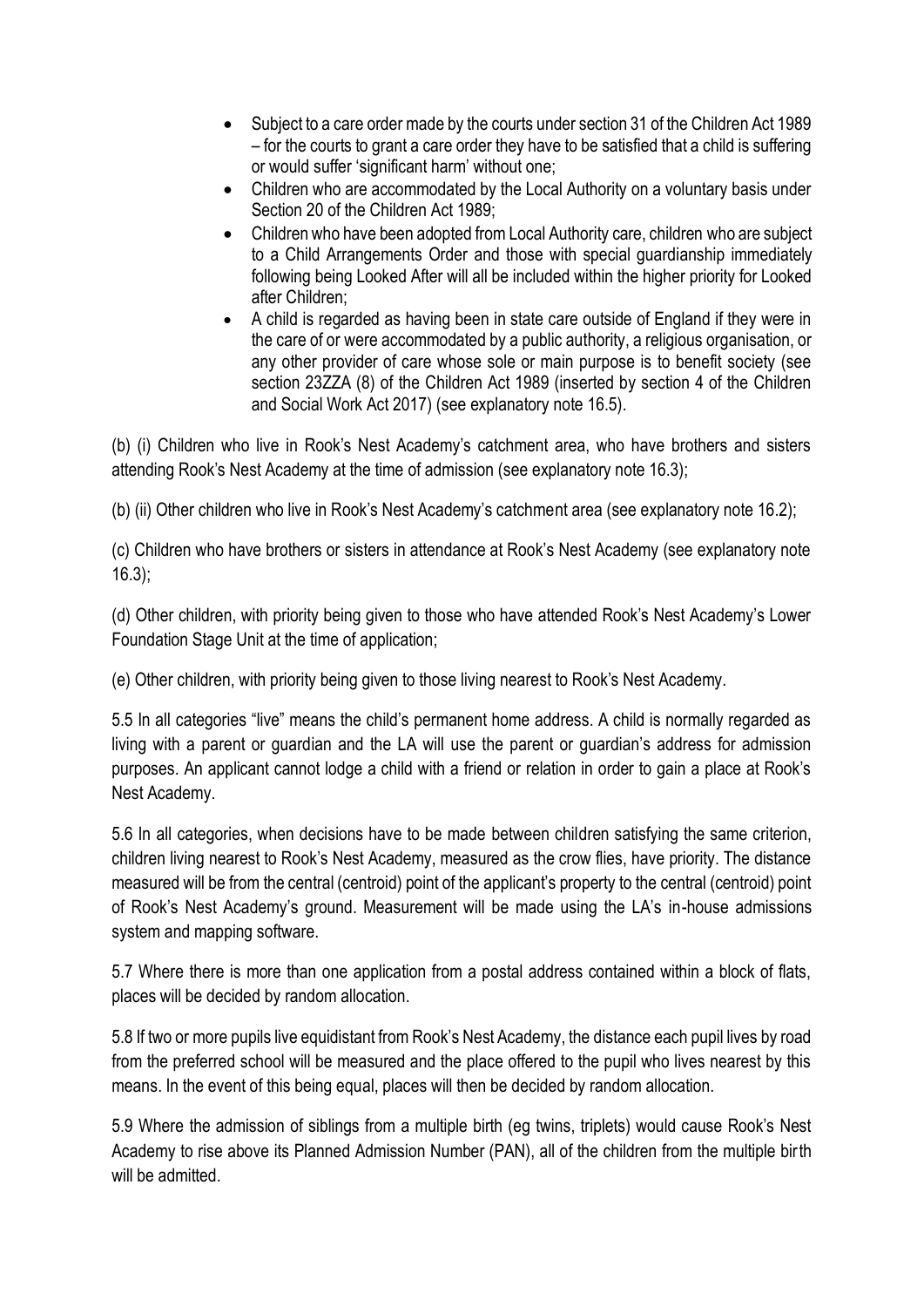5.10 In the case of infant classes, where the admission of children from a multiple birth would result in the PAN rising above 30 (or multiples of 30), the additional child/children will be regarded as an 'exception' to the Infant Class Size legislation throughout the infant phase or until the number in the year group reduces to the PAN.

5.11 For admissions purposes only one address can be used as a child's permanent address. Where a child resides with more than one parent/carer, at different addresses, the LA will use the preference expressed by the parent/carer at the address where the child lives the majority of the time during the school week as the main place of residence.

5.12 Children will be placed in the appropriate category depending upon their circumstances at the closing date for receiving applications for admissions to Rook's Nest Academy. Changes in address will be accepted in accordance with the provisions of the Primary Co-ordination Scheme. In cases where there is an anticipated change in circumstances, documentary evidence will be required.

5.13 In the event of any category being over-subscribed, places will be offered in the order of priority (a)- (e) above.

## **6. Children with a Statement of Special Educational Needs or Education, Health and Care Plan**

6.1 Children with a Statement of Special Educational Needs or Education, Health and Care Plan are dealt with under a different mechanism. Any child with a school named on their statement or Plan will automatically gain a place at the school named in the statement or Plan via the statementing process. Any child with a statement of special educational needs or education, health and care plan who is admitted to a mainstream community/voluntary controlled school/academy will be counted against the school's/academy's admission number.

6.2 Special Educational Needs is a term used if a child has difficulty accessing the curriculum, which may mean that he/she may need to have some form of specialist provision made for them in order to learn. It may be a general learning difficulty, an emotional, behavioural, sensory or physical disability or it may be a difficulty related to communication or speech and language. Further information can be obtained from the Special Educational Needs Assessment and Review Team or the Special Educational Needs and Disability Information Advice and Support Service (SENDIASS).

## **7. The Offer of a Place at a school/academy**

7.1 Decisions will be posted 2<sup>nd</sup> class to parents on the following day:

## Primary, Infant and Junior Schools: **17 April 2022**

7.2 Parents who have applied electronically will be able to access their offer of a school place or a place at an academy via the on-line website after 12.00 midnight on the respective offer date.

## **8. Point of Entry**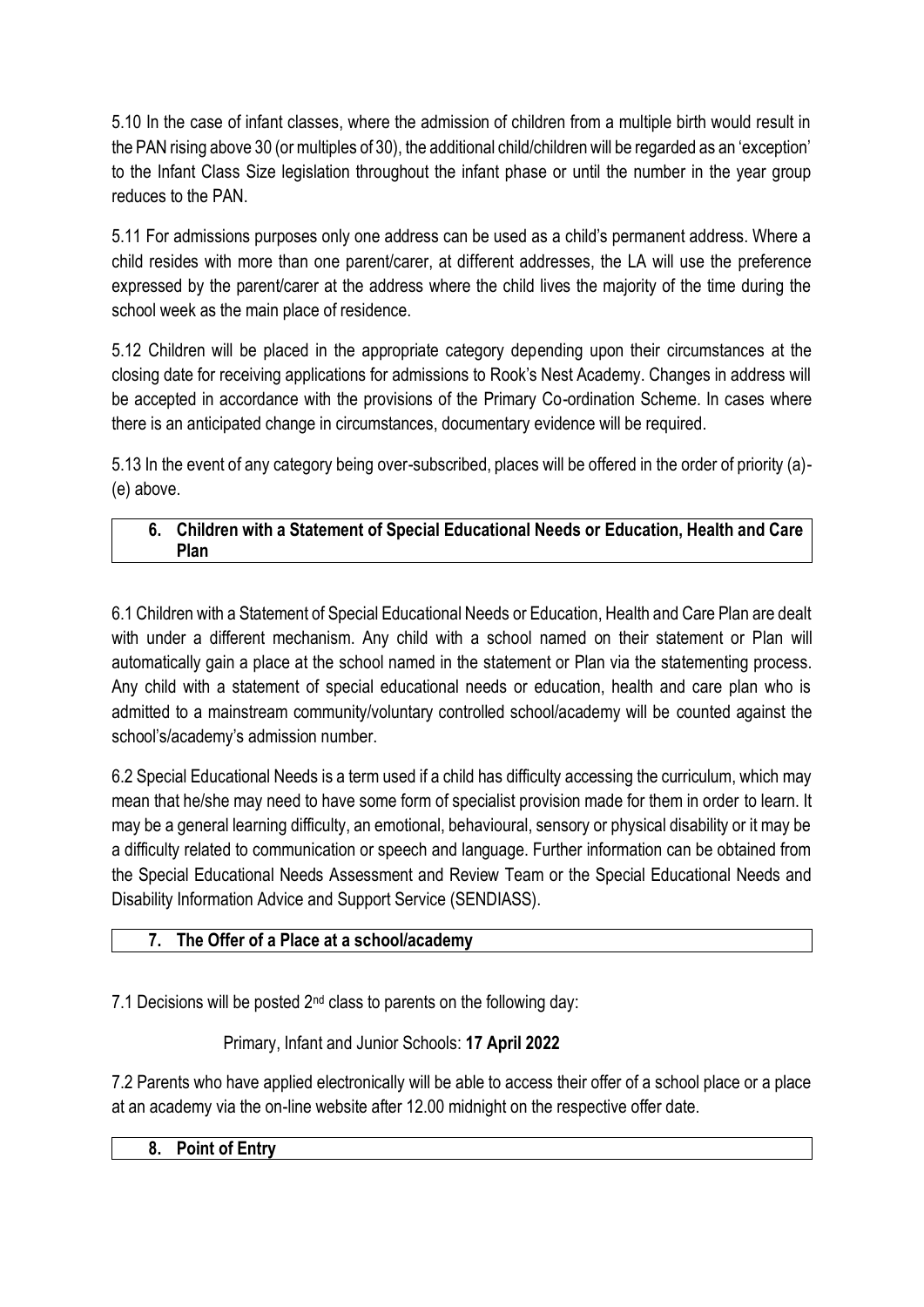8.1 For junior and secondary schools, pupils will start school in the in-take year (ie Y7 for secondary schools and Y3 for junior schools) on the first day the school is open following 1 September 2022.

8.2 For infant/primary schools, those pupils with a date of birth between 1 September 2017 and 31 August 2018 will start school on the first day the school is open following 1 September 2022.

8.3 These arrangements do not apply to those pupils being admitted for nursery provision including nursery provision in a co-located children's centre (see explanatory note 16.6).

## **9. Deferred Entry to Primary Schools**

9.1 Where the LA offers a place at a primary or infant school, a parent who accepts that school place can defer entry to that school until the term after the child's fifth birthday. There may be spring and summer term admissions as a result of parents who have deferred their child's entry.

9.2 Any deferred place at the school will be held for that child and will not be available to be offered to another child and the deferred place must be taken up during the same school year for which the offer of the school place was made and accepted. Entry to a school cannot be deferred to the next academic year or beyond the beginning of the term following the child's fifth birthday, these types of request are dealt with under section 10 below.

9.3 Parents can also request that their child attends school part-time instead of full time until the child reaches statutory school age. Schools must accommodate such requests where it appears to be in the best interest of the child.

## **10. Admission of Children Outside their Normal Age Group**

10.1 Parents can seek school places outside their normal age group. Parents must make an application for their child's normal age group at the usual time however a separate request must also be made at the same time for admission out of the normal age group.

10.2 A decision on these types of applications will be made by the Local Authority and Headteacher based on the individual circumstances of the request based on the information provided by the parents.

10.3 Where the decision is to refuse the request there is no right of appeal if the child is offered a place in another year group in the school/academy.

#### **11. Unsuccessful Applications**

11.1 If a Wakefield pupil is not successful in securing a place at any school/academy he/she has preferenced a school place will be allocated in accordance with the Wakefield Co-ordinated Admission Arrangement Scheme.

11.2 Any parent whose child is not offered a school place or a place at an academy for which they have expressed a preference has the right to an independent appeal panel.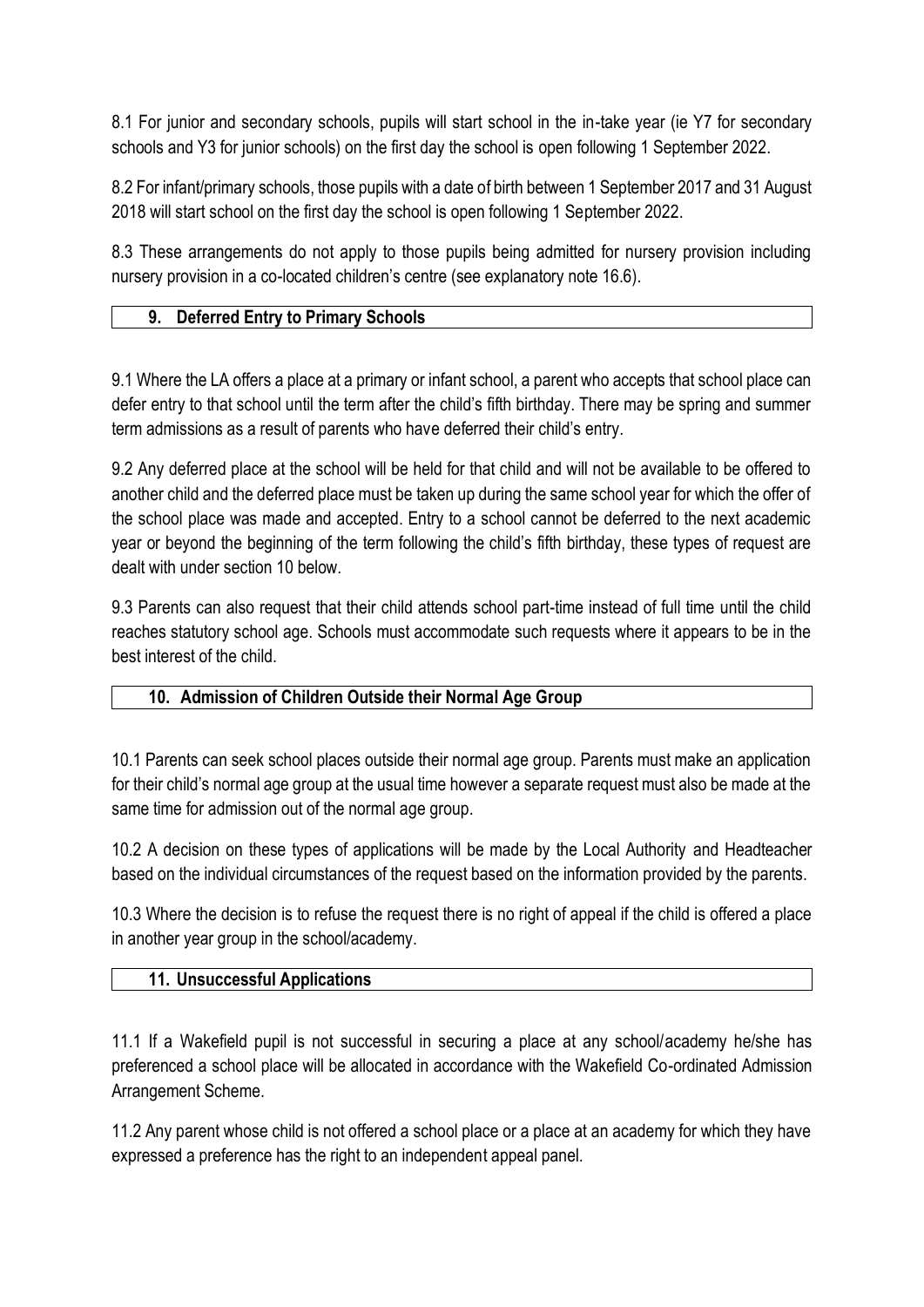#### **12. Waiting Lists**

12.1 Pupils will be added to the waiting lists of a community, voluntary controlled schools and academy where they were refused a place in accordance with the provisions of the Primary Co-ordination Scheme or In-Year Co-ordination Scheme. All waiting lists will be re-ranked when new applications have been added.

12.2 Places will be allocated from the waiting list when the number of pupils in the relevant year group falls below the admission number for that school. Waiting lists will be kept in strict priority order against the Admissions Policy above.

#### **13. In-Year Admissions**

13.1 All applications made outside the normal admissions round (ie in-year applications) for community, voluntary controlled schools or an academy should be made on the Wakefield Common Application Form, which is available from the School Admissions Team. Applications will be processed in accordance with the "In Year Co-ordination Scheme". Parents can express up to 5 school/academy preferences.

13.2 Where there are sufficient places, an application will normally be agreed. The Admission Number for Rook's Nest Academy is set for the academy's in-take year. As a general rule, this admission number then remains with that year group as it moves through the academy. There may be exceptions, for example, if accommodation in the academy is removed, then the admission number may change for subsequent year groups.

13.3 If a place is not available, a refusal letter is sent outlining the rights of appeal. If the application is from a Wakefield resident then a place will be allocated at the next nearest community, voluntary controlled school or academy with places. Should the child be already attending a Wakefield school then no school will be offered as an alternative. The child's name will be added to the waiting list for Rook's Nest Academy in the order against the Admissions Policy above. Should a vacancy arise at Rook's Nest Academy, the place will be offered to the child at the top of the waiting list.

#### **14. Fair Access Protocol**

14.1 The LA has agreed a Fair Access Protocol with its primary and secondary schools (including academies). This means that, in some circumstances, pupils defined in the Protocol will have a higher priority for admission to schools and/or year groups which are already full than all other pupils seeking admission to that school. Full details of the Protocol can be obtained from the LA.

#### **15. False Information**

15.1 Any place offered on the basis of a fraudulent or intentionally misleading application, eg giving a false address, will be withdrawn. It is for the parents or guardian to satisfy the LA of their circumstances, as they apply to the admission criteria at the time of the application.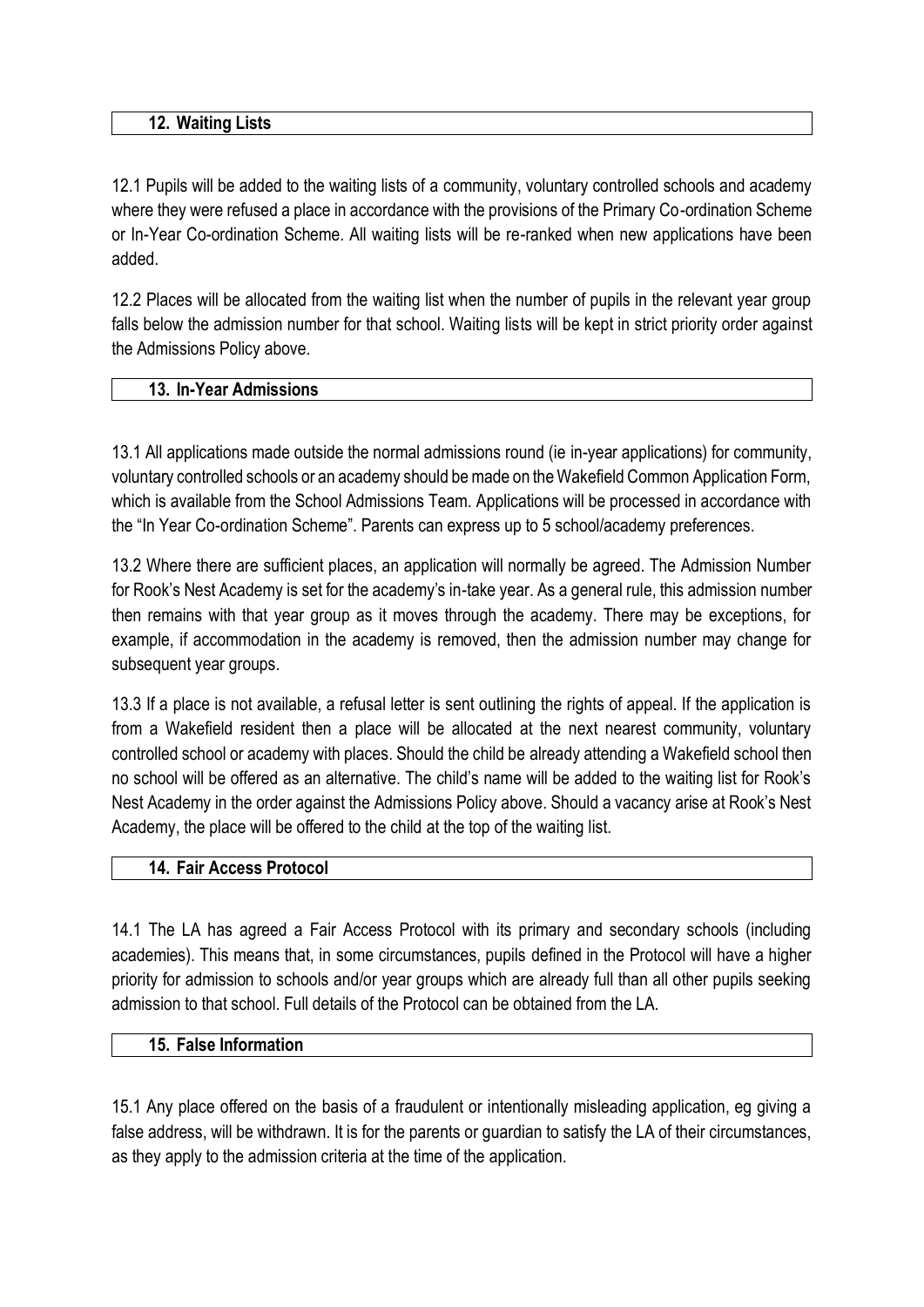#### **16. Explanatory Notes**

#### 16.1 **Admission Numbers**

Each maintained school has an Admission Number (AN) for each "relevant age" group. Each year, the LA consults with the Governing Body of the school/academy before the AN is set. In the case of year of entry, a child may not normally be refused admission to a school on the grounds of prejudice to efficient education or the efficient use of resources unless the number of applications for admission exceeds the admission number, or a child is offered a school or academy which is ranked higher on a Common Application Form under the respective Co-ordinated Admissions Policy.

## 16.2 **Catchment Areas**

The LA believes it is important that schools and academies should serve their local communities and so each one has its own catchment area. However, parents are required to express a preference, stating their choice of school, even if this is the catchment area school/academy.

Whilst every effort is made to ensure that there will be a place for every child in its catchment area school, it cannot be guaranteed that this will always be the case.

If parents are in any doubt about the catchment area school for the area in which they live, they need to contact their local school or the School Admissions Team at Wakefield Council, Room 42, County Hall, Wakefield, WF1 2QL. Further information is also available for parents in the Primary Guide for Parents.

The home addresses of some pupils may fall into an area that forms part of the catchment area of two schools (this is known as an Option area). Where a pupil's address falls within two catchment areas, the LA will consider the application as children who live in the catchment area for both schools.

## 16.3 **Brothers and Sisters**

This category includes children with brothers or sisters (including step-brothers or sisters residing at the same address) of statutory school age, living at the same address, in attendance at the same school/academy, or a school/academy on the same site, on the date of admission.

## 16.4 **Families Living Outside the District Boundary**

Children from families living outside the Wakefield Metropolitan District boundary will be considered alongside those who live within the Wakefield Metropolitan District.

#### 16.5 **Children in Care**

This refers to children who are:

- Subject to a care order made by the courts under section 31 of the Children Act 1989 for the courts to grant a care order they have to be satisfied that a child is suffering or would suffer 'significant harm' without one;
- Children who are accommodated by the local authority on a voluntary basis under section 20 of the Children Act 1989;